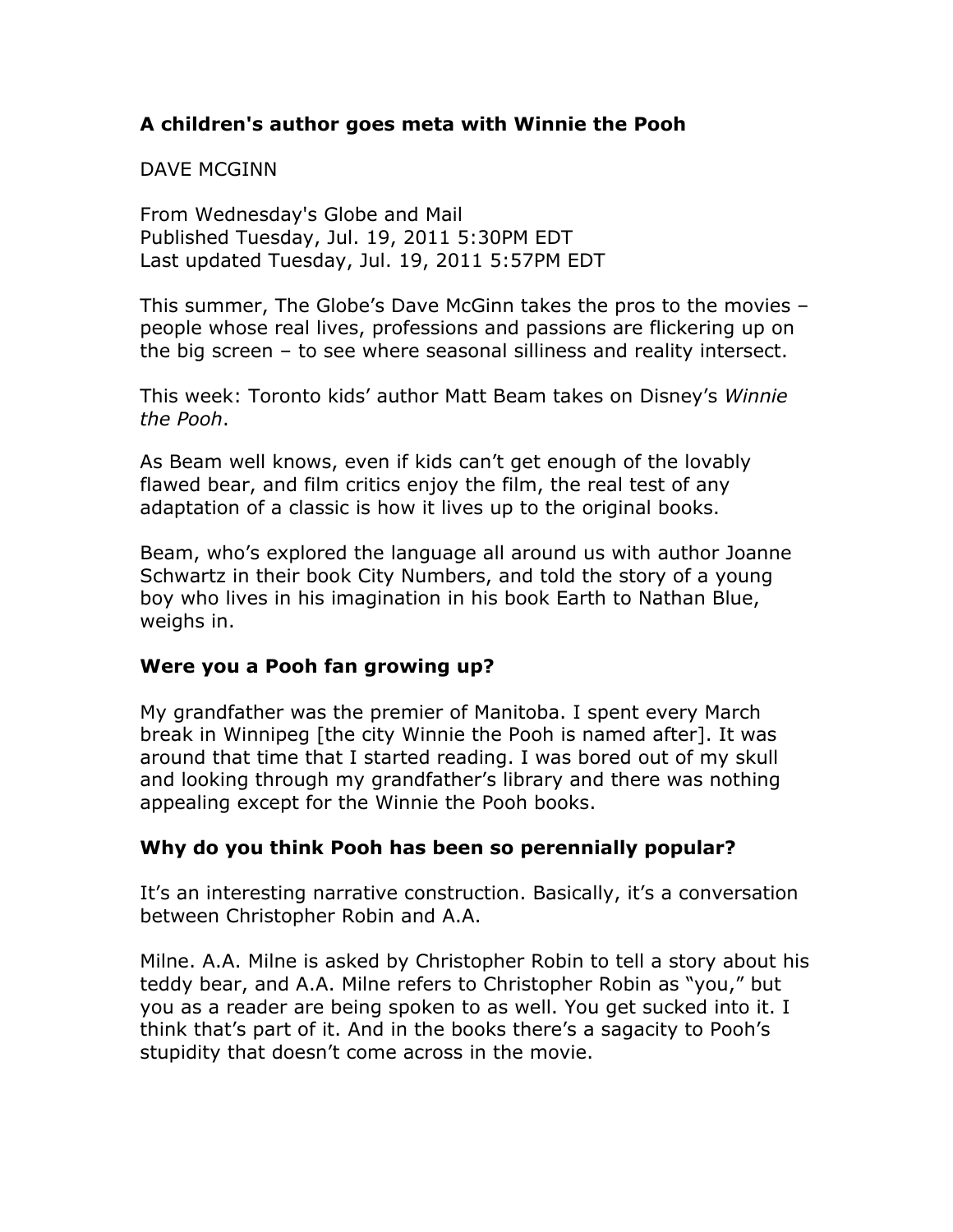## **What is Eeyore's deal in the movie? He's such a complete downer.**

I thought Eeyore was done poorly. He was just too down. I don't know if it was the voice [by Bud Luckey] or what, but he was just impenetrably down. When you read the books, there's something funny about Eeyore. He was so unfunny in the movie.

# **What did you like most about the movie?**

The thing I think was actually really well done is that in a way it's a story about books. The first shot was a shot of the teddy bear next to the Winnie the Pooh book. The movie started when the book opens, and then throughout the narrative we return to text, with Pooh climbing over sentences and letters. You think about where books are today, books are in threat of extinction, and this was a real promotion of books.

#### **Were you disappointed that there wasn't 3-D or robots or smell-o-vision, considering how antic and action-packed today's kids' movies are?**

Aesthetically, it looked a little different, and the pacing was different. It's old school. But the movie was also meta in a way. Here you are in a theatre, here's the bear, here's the book sitting on an animated couch. It's a story within a story. I think kids are more familiar with those kinds of leaps today.

## **What's the secret to a great children's story, besides an ADDaddled tiger?**

It has to be relatable to their lives. And there has to be emotional stakes. It's the one challenge I find as a Young Adult author, the balance between what you want to say and what entertains kids.

The stakes in this movie didn't seem all that high. It's not like Pooh and the gang had to save the world. They were just out for a pot of honey and a tail, and you go, Um, okay. And it drags because of that.

#### **Why does that bear love him some honey so much anyway?**

Honey was a really special thing at one point. Now, watching the movie, the images sort of evoke sugar cereals for me.